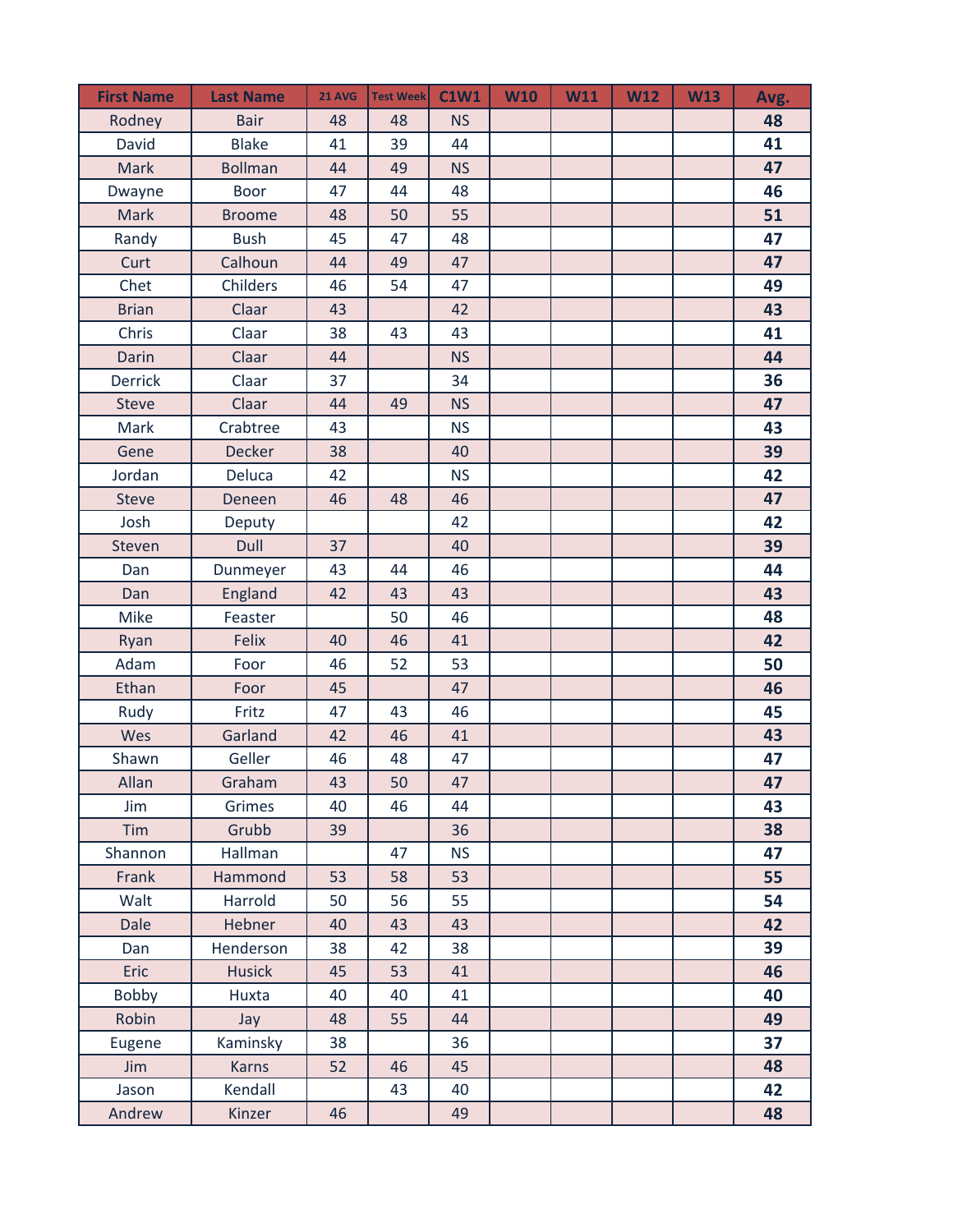| Mike          | Koontz        | 41 | 42 | <b>NS</b> |  |  | 42 |
|---------------|---------------|----|----|-----------|--|--|----|
| Gary          | Laidig        | 42 | 50 | 43        |  |  | 45 |
| Kevin         | Lehman        | 49 | 53 | 54        |  |  | 52 |
| <b>Trevor</b> | Lehman        | 47 | 47 | 47        |  |  | 47 |
| Rick          | Mallow        | 42 | 44 | 39        |  |  | 42 |
| Kenny         | McDaniel      | 42 | 44 | 45        |  |  | 44 |
| Kevin         | McDaniel      | 37 | 38 | 36        |  |  | 37 |
| Jeff          | Mearkle       | 50 |    | 43        |  |  | 47 |
| Kevin         | Mearkle       | 48 |    | 51        |  |  | 50 |
| Nathan        | Michael       | 37 | 43 | 43        |  |  | 41 |
| Carl          | Michael Jr.   | 37 | 36 | 41        |  |  | 38 |
| Carl          | Michael Sr.   | 39 | 42 | 38        |  |  | 40 |
| Aaron         | Miller        | 44 | 43 | 39        |  |  | 42 |
| Denny         | <b>Miller</b> | 44 | 48 | 40        |  |  | 44 |
| Duane         | Morgret       | 45 | 51 | 48        |  |  | 48 |
| Dave          | <b>Morral</b> | 42 | 38 | 46        |  |  | 42 |
| Rick          | Morral        | 49 | 45 | 52        |  |  | 49 |
| <b>Tyler</b>  | <b>Morral</b> | 41 | 39 | 43        |  |  | 41 |
| Mark          | Nave          | 53 | 57 | 56        |  |  | 55 |
| Jason         | O'Neal        | 53 | 54 | 56        |  |  | 54 |
| Denny         | Pennabaker    | 37 | 41 | 37        |  |  | 38 |
| Kyler         | Pennabaker    | 46 | 45 | 45        |  |  | 45 |
| Steve         | Press         | 46 | 46 | 49        |  |  | 47 |
| Matt          | Price         |    | 42 | 50        |  |  | 46 |
| James         | Rathburn      | 45 | 51 | 49        |  |  | 48 |
| Ken           | Recker        | 47 | 50 | <b>NS</b> |  |  | 49 |
| Rob           | Reed          | 42 | 44 | 52        |  |  | 46 |
| Jesse         | Reighard      | 40 | 44 | 40        |  |  | 41 |
| Terry         | Shank         | 48 |    | 46        |  |  | 47 |
| Devon         | Shirley       | 42 |    | <b>NS</b> |  |  | 42 |
| John          | Sloas         | 46 | 48 | 48        |  |  | 47 |
| <b>Brady</b>  | Smith         | 36 | 37 | 34        |  |  | 36 |
| <b>Tracey</b> | Smith         | 36 | 39 | 36        |  |  | 37 |
| <b>Rick</b>   | <b>Steele</b> | 42 | 45 | 44        |  |  | 44 |
| Shuan         | Styer         | 41 | 45 | 53        |  |  | 46 |
| <b>Steve</b>  | Swartz        | 46 | 45 | 49        |  |  | 47 |
| Jeff          | Swartzwelder  | 47 |    | 45        |  |  | 46 |
| Larry         | Swartzwelder  | 46 | 50 | 52        |  |  | 49 |
| <b>Brad</b>   | Swindell      | 36 | 36 | 35        |  |  | 36 |
| Justin        | <b>Taylor</b> | 39 | 38 | 41        |  |  | 39 |
| Andrew        | Tuzikow       | 45 | 46 | 45        |  |  | 45 |
| Cory          | Waltman       | 40 | 42 | 41        |  |  | 41 |
| Neil          | Waugerman     | 40 | 46 | 44        |  |  | 43 |
| Tim           | Weaverling    | 49 |    | 48        |  |  | 49 |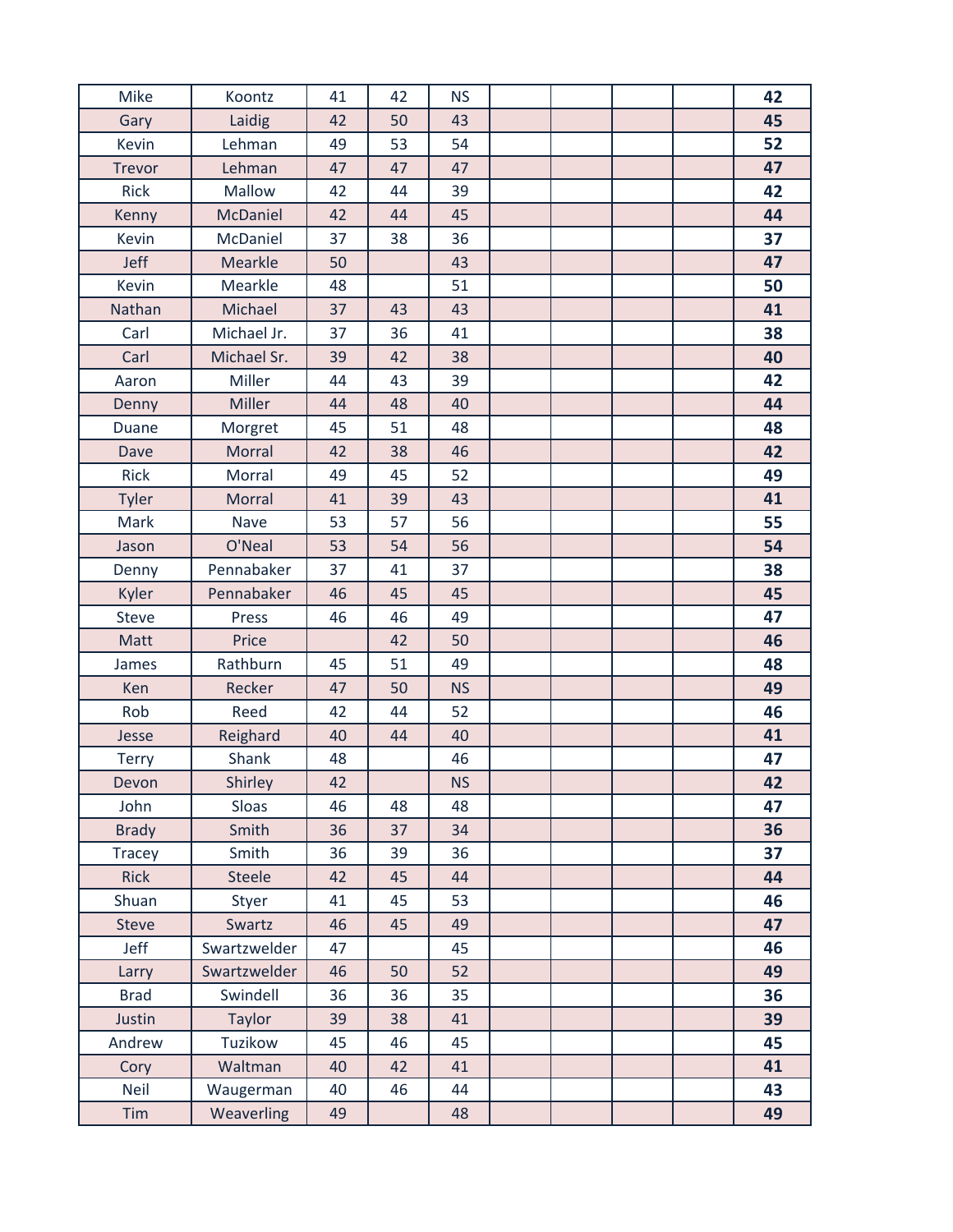| Dave              | Wertz             | 40            | 37           | 43             |                         |                |   |                | 40   |
|-------------------|-------------------|---------------|--------------|----------------|-------------------------|----------------|---|----------------|------|
| Junie             | Weyant            | 46            | 46           | 46             |                         |                |   |                | 46   |
| Leland            | Weyant            | 51            | 54           | 48             |                         |                |   |                | 51   |
| Doug              | Wishart           | 43            |              | 47             |                         |                |   |                | 45   |
| <b>Brian</b>      | Yingling          | 46            | 46           | 46             |                         |                |   |                | 46   |
| Dean              | Zanella           | 44            | 41           | 43             |                         |                |   |                | 43   |
|                   |                   |               |              |                |                         |                |   |                |      |
| <b>SUBS</b>       |                   |               |              |                |                         |                |   |                |      |
| <b>First Name</b> | <b>Last Name</b>  | <b>21 AVG</b> | $\mathbf{1}$ | $\overline{2}$ | $\overline{\mathbf{3}}$ | $\overline{4}$ | 5 | $6\phantom{1}$ | Avg. |
| J.T.              | <b>Black</b>      | 42            |              |                |                         |                |   |                | 42   |
| Matt              | <b>Bullington</b> | 40            |              |                |                         |                |   |                | 40   |
| Gene              | <b>Burkett</b>    | 35            |              |                |                         |                |   |                | 35   |
| Sloan             | Clingerman        | 46            |              |                |                         |                |   |                | 46   |
| Joe               | Corden            | 41            |              |                |                         |                |   |                | 41   |
| A.J.              | Corle             | 36            |              |                |                         |                |   |                | 36   |
| Aiden             | Cowan             | 48            |              |                |                         |                |   |                | 48   |
| John              | Deffibaugh        | 42            |              |                |                         |                |   |                | 42   |
| Deryl             | Detwiler          | 42            |              |                |                         |                |   |                | 42   |
| Doug              | Dodson            | 39            | 37           |                |                         |                |   |                | 38   |
| <b>Brad</b>       | Ewing             | 47            | 50           |                |                         |                |   |                | 49   |
| Ryan              | Felix             | 40            |              |                |                         |                |   |                | 40   |
| <b>Steve</b>      | Foor              | 67            |              |                |                         |                |   |                | 67   |
| Tom               | Greenier          | 43            |              |                |                         |                |   |                | 43   |
| Jai               | Hall              | 45            | 43           |                |                         |                |   |                | 44   |
| Shannon           | Hallman           | 43            |              |                |                         |                |   |                | 43   |
| <b>Rick</b>       | Heath             |               | 52           |                |                         |                |   |                | 52   |
| Rob               | Hine              | 43            |              |                |                         |                |   |                | 43   |
| <b>Mike</b>       | <b>Hughes</b>     | 49            |              |                |                         |                |   |                | 49   |
| Cletus            | Imler             | 50            |              |                |                         |                |   |                | 50   |
| <b>Nick</b>       | Imler             | 50            |              |                |                         |                |   |                | 50   |
| Jason             | Kendall           | 44            |              |                |                         |                |   |                | 44   |
| <b>Biran</b>      | Koontz            | 49            |              |                |                         |                |   |                | 49   |
| Trentin           | Martin            | 39            |              |                |                         |                |   |                | 39   |
| Chad              | <b>Manges</b>     | 53            |              |                |                         |                |   |                | 53   |
| Michael           | Meehan            |               | 49           |                |                         |                |   |                | 49   |
| J.J.              | McCabe            | 39            |              |                |                         |                |   |                | 39   |
| <b>Bryce</b>      | McVicker          | 39            |              |                |                         |                |   |                | 39   |
| Tim               | Mickey            | 49            |              |                |                         |                |   |                | 49   |
| Pierce            | Miller            | 44            |              |                |                         |                |   |                | 44   |
| Randy             | <b>Miller</b>     | 49            |              |                |                         |                |   |                | 49   |
| Tom               | Nycum Jr.         | 40            | 45           |                |                         |                |   |                | 43   |
| Mitch             | Oldham            | 47            | 46           |                |                         |                |   |                | 47   |
| Paul              | Perdew            | 44            |              |                |                         |                |   |                | 44   |
| Matt              | Price             | 43            |              |                |                         |                |   |                | 43   |
|                   |                   |               |              |                |                         |                |   |                |      |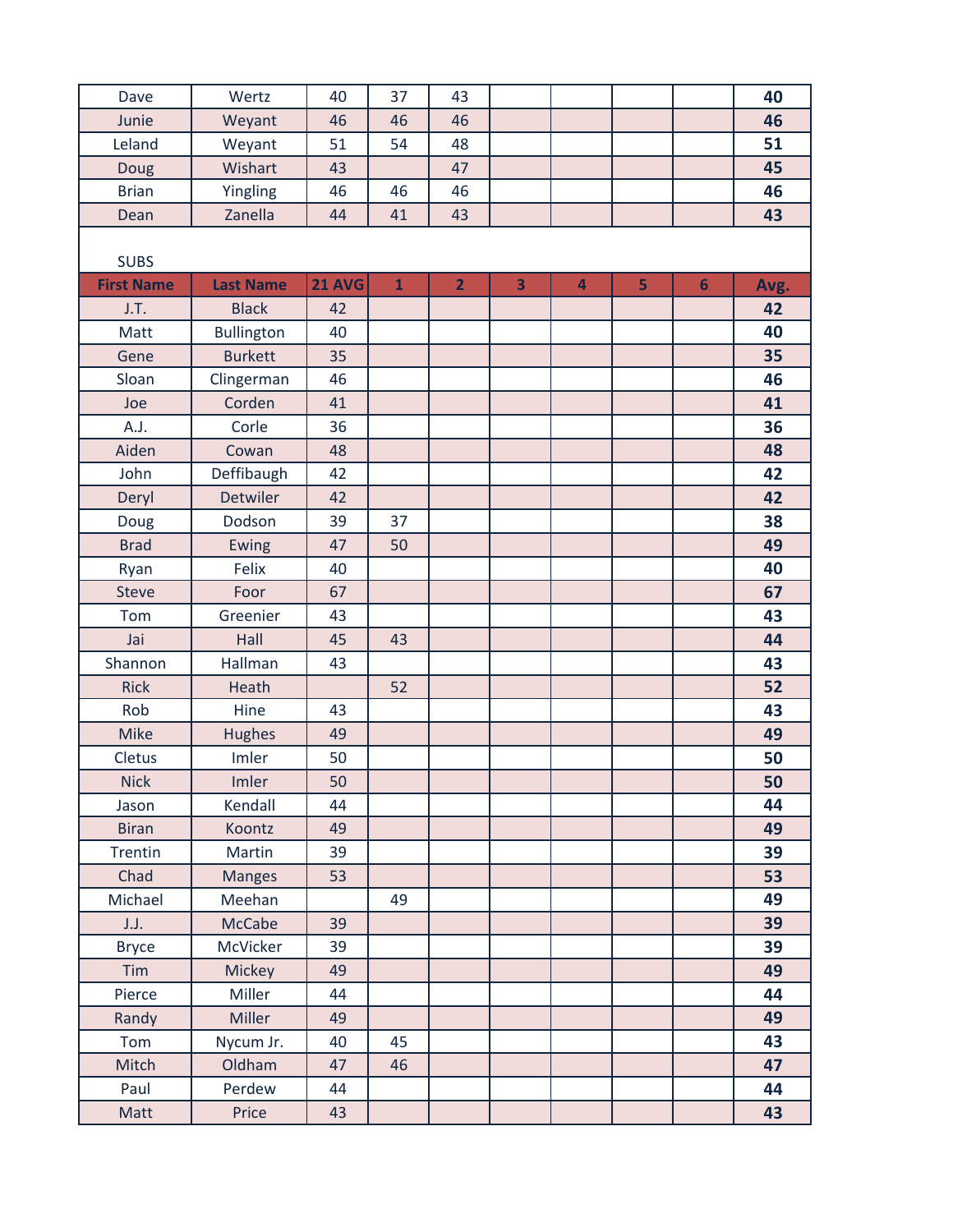| Adam         | Ritchey        | 36 |    |  |  | 36 |
|--------------|----------------|----|----|--|--|----|
| Maddox       | Risbon         | 50 | 49 |  |  | 50 |
| Jim          | <b>Sellers</b> | 47 |    |  |  | 47 |
| Jim          | <b>Sellers</b> | 48 |    |  |  | 48 |
| John         | Shaffer        | 43 |    |  |  | 43 |
| Rusty        | <b>Shank</b>   | 49 |    |  |  | 49 |
| Randy        | Shirley        | 49 |    |  |  | 49 |
| Isaiah       | Shumaker       | 48 |    |  |  | 48 |
| Danny        | Smith          | 44 |    |  |  | 44 |
| <b>Nick</b>  | Smith          | 43 |    |  |  | 43 |
| <b>Steve</b> | Stiffler       | 45 |    |  |  | 45 |
| Andy         | Tomko          | 46 |    |  |  | 46 |
| Bill         | Tosten         | 47 |    |  |  | 47 |
| Andrew       | Tuzikow        | 45 |    |  |  | 45 |
| Dave         | Uhland         | 37 |    |  |  | 37 |
| Josh         | Wilt           | 50 |    |  |  | 50 |
| <b>Brian</b> | Yarnell        | 38 |    |  |  | 38 |
| Randy        | Zimmerman      | 49 |    |  |  | 49 |